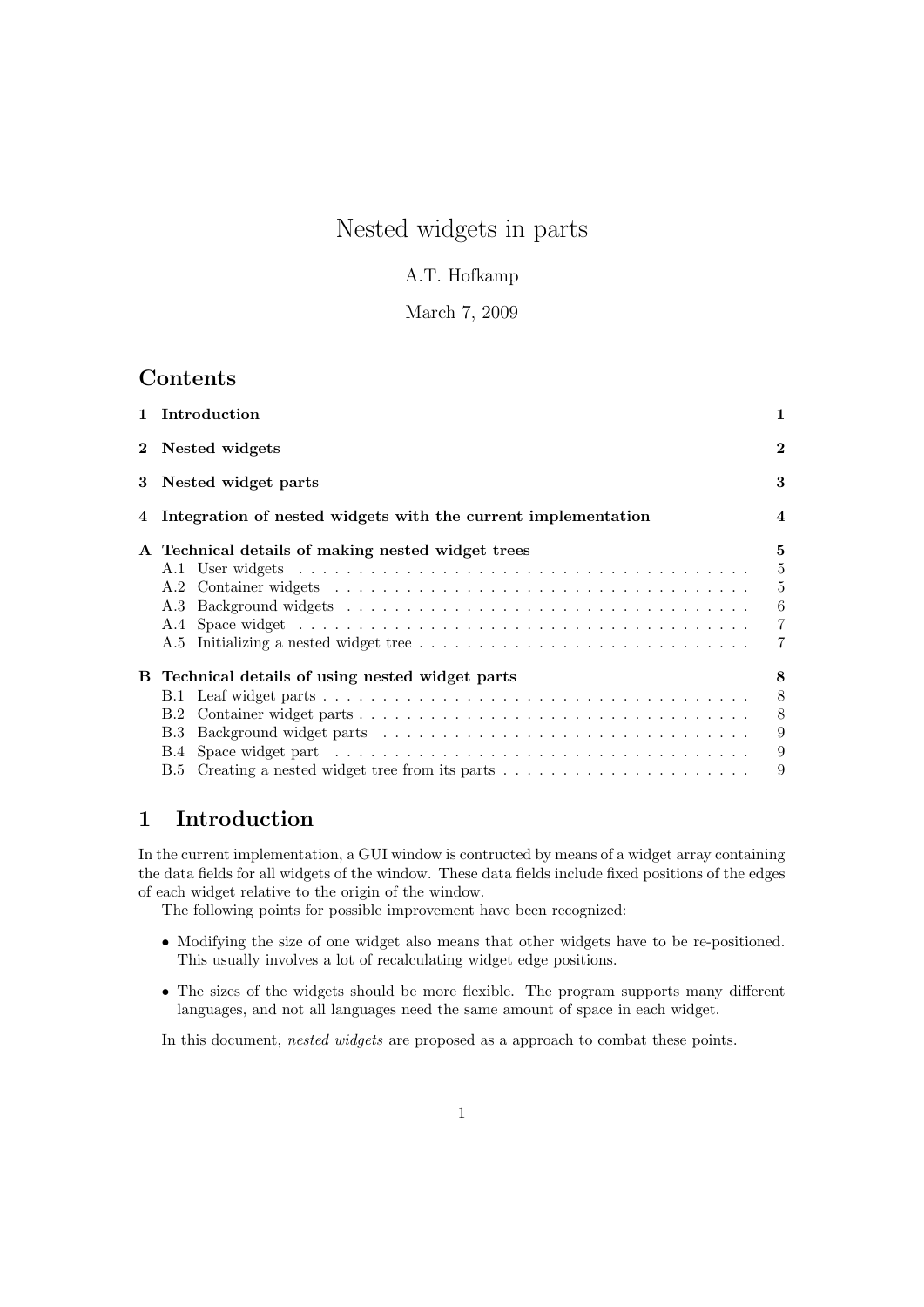



Figure 1: Widgets of the news history window.

Figure 2: Nested widgets version of the news history window.

# 2 Nested widgets

To overcome the weak points of the current static widget implementation, we may want to switch to using nested widgets.

Nested widgets bring a hierarchy of widgets (a tree of widgets). At the leafs, there are the user widgets (buttons, labels, etc). These widgets know their own position and (minimal) size, and know how to react to resizing requests<sup>1</sup>. To keep the user widgets together, structural widgets are used. These are at the non-leaf nodes in the tree. They manage the size and position of their child widgets, and ultimately at the root of the hierarchy, the window as a whole.

In the OpenTTD nested widgets, the two main structural widgets are the horizontal container widget and the vertical container widget.<sup>2</sup> The horizontal container widget puts its child widgets after each other from left to right<sup>3</sup>. The vertical container puts its child widgets underneath each other.

To demonstrate the idea, have a look at Figure 1. It shows the widgets used to create the news history window. For clarity, some space is put between the widgets. In Figure 2, structural widgets have been added. The three widgets of the title bar have been put in a horizontal container widget (dark gray area). The vertical scrollbar and the resize button have been put together in a vertical container widget (light gray area). The canvas for the messages and the vertical container holding the scrollbar and resize button are then put in another horizontal container. Finally both horizontal containers are put in the root vertical container widget.

Note that in reality, there is no room between the container edge and its contents, so wrapping container widgets around some other widgets does not make the window bigger.

In terms of  $C++$  objects, the tree of widgets is clearly visible. Figure 3 gives an impression.

Using nested widgets addresses the points raised in Section 1, and has some additional advantages:

• Since each user widget knows its own size, changing its size is a local modification. The structural widgets will shuffle all the other widgets.

<sup>1</sup>Further extensions are possible, for example rendering to the screen.

<sup>&</sup>lt;sup>2</sup>Much like the HBox and VBox classes in the GTK GUI toolkit, or the QHBoxLayout and QVBoxLayout classes in Qt.

<sup>3</sup>And for countries that use right-to-left languages, from right to left.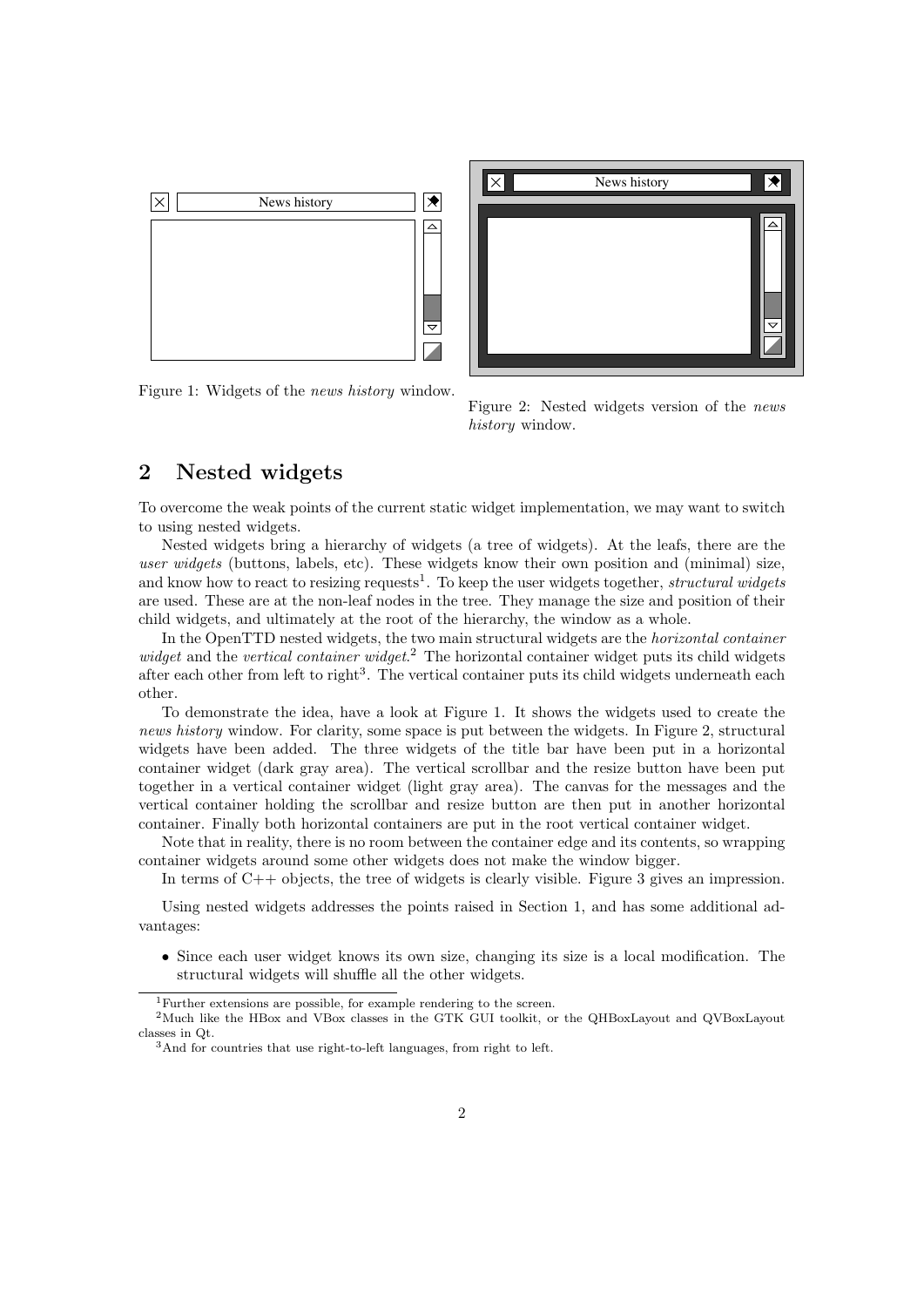

Figure 3: Internal nested widgets data structures.

- The same mechanism can be used to adapt the widget sizes opitmally for each language. Overflow of the text will not happen any more.
- The widget tree computes the minimal size of the window, making the hard-coded values in the WindowDesc class obsolete.
- The widget tree computes the resize steps of the window. (Each user widget knows how to react to resizing. The structural widgets collect that information and propagate it upwards to the root.)

The current aim of the patch is to introduce nested widgets, and to generate the widget array. The nested widgets are however much more powerful, and can be extended to a more powerful replacement of the current widget implementation.

The technical details of constructing a nested widget tree can be read in Appendix A. Basically, what you need to do is to construct the whole tree bottom up by instantiating each widget and putting them in containers, putting those containers other containers, etc until the root of the nested widget tree is reached. At that point, you can initalize the whole tree with just two method calls, and generate the filled widget array with a third call into the nested widget tree.

## 3 Nested widget parts

Doing that by hand results in a lot of code that is not very nice to read and change. To solve this problem, another data structure has been made, the nested widget parts structure. It allows you to define the nested widget tree structure by listing all widgets in the same nested structure. Together with proper indentation, it looks like a program fragment. An example:

```
static const NWidgetPart _nested_select_game_widgets[] = {
   NWidget(WWT_CAPTION, COLOUR_BROWN, 0),
           SetMinimalSize(336, 14), SetDataTip(STR_0307_OPENTTD),
   NWidget(WWT_PANEL, COLOUR_BROWN, 1),
```

```
NWidget(NWID_SPACER), SetMinimalSize(0, 8),
```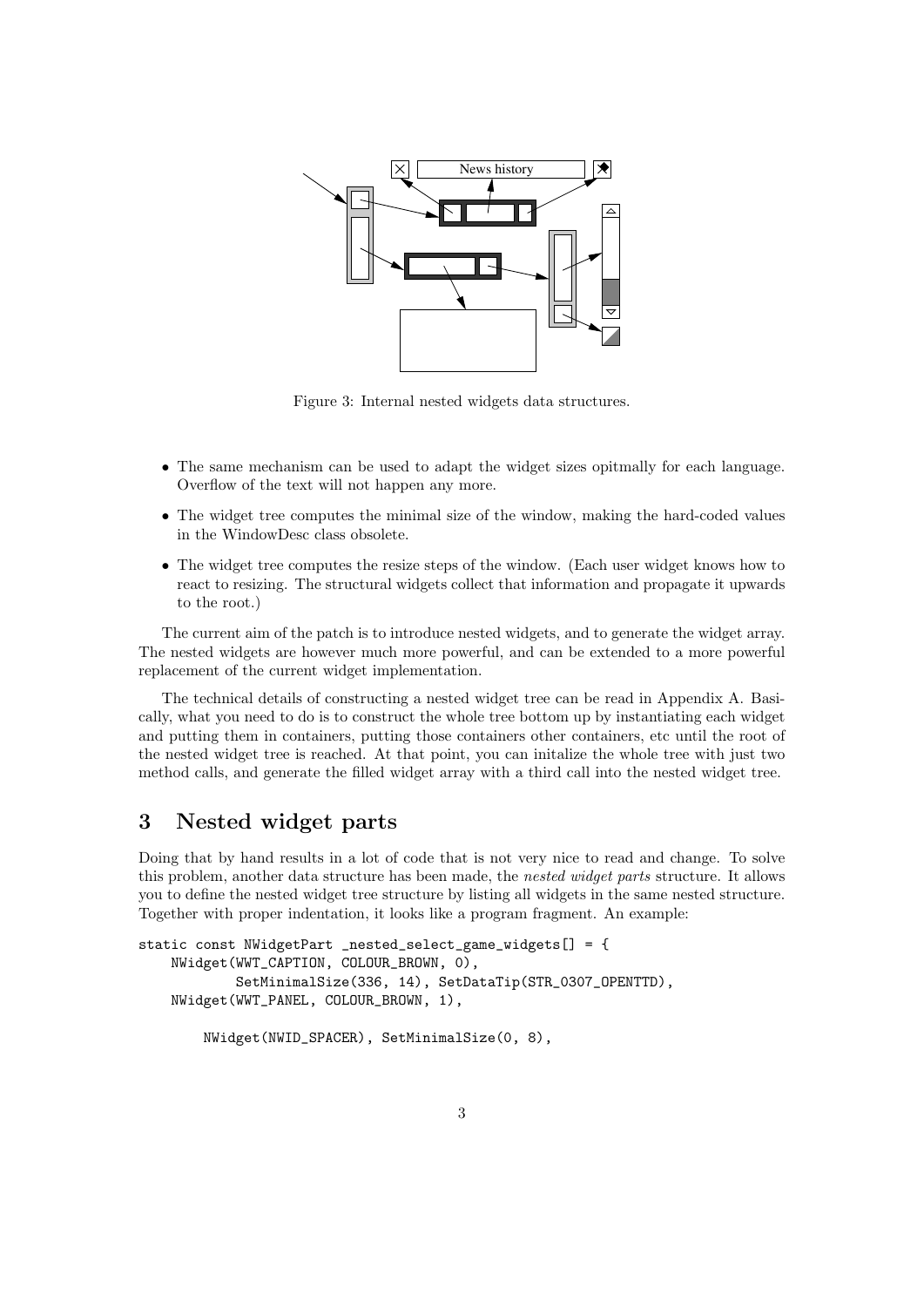```
/* 'generate game' and 'load game' buttons */
    NWidget(NWID_HORIZONTAL),
        NWidget(NWID_SPACER), SetMinimalSize(10, 0),
        NWidget(WWT_PUSHTXTBTN, COLOUR_ORANGE, SGI_GENERATE_GAME),
                SetMinimalSize(158, 12),
                SetDataTip(STR_0140_NEW_GAME, STR_02FB_START_A_NEW_GAME),
        NWidget(WWT_PUSHTXTBTN, COLOUR_ORANGE, SGI_LOAD_GAME),
                SetMinimalSize(158, 12),
                SetDataTip(STR_0141_LOAD_GAME, STR_02FC_LOAD_A_SAVED_GAME),
        NWidget(NWID_SPACER), SetMinimalSize(10, 0),
    EndContainer(),
    NWidget(NWID_SPACER), SetMinimalSize(0, 6),
    .... // Other lines with buttons deleted to increase clarity.
EndContainer(),
```
This fragment defines the top-part of the window at the ntro screen (the caption and the first row of buttons).

};

The whole definition is an array of NWidgetPart structures. The root is a vertical container widget. A new widget starts at a NWidget call. Behind it, additional settings for the widget can be done. For user widgets only settings like SetMinimalSize() or SetDataTip() are useful. For background (WWT\_PANEL, WWT\_FRAME, and WWT\_INSET widgets) and container widgets (NWID HORIZONTAL and NWID VERTICAL) collect all widgets following until they encounter a EndContainer(). See Appendix B for the technical details of what is possible.

# 4 Integration of nested widgets with the current implementation

In the current implementation, the widget array is a central data structure, and cannot be replaced by something else easily.

For this reason the aim of this patch is only introduction of the nested widget data structure for describing GUI windows. The WindowDesc data structure has been extended to allow nested widget parts as window specification. If it contains both the current widget array and the nested widget parts, the latter is converted to another widget array, and both arrays are compared with each other. If the original widget array is not given and nested widget parts are specified, the latter is used as window specification.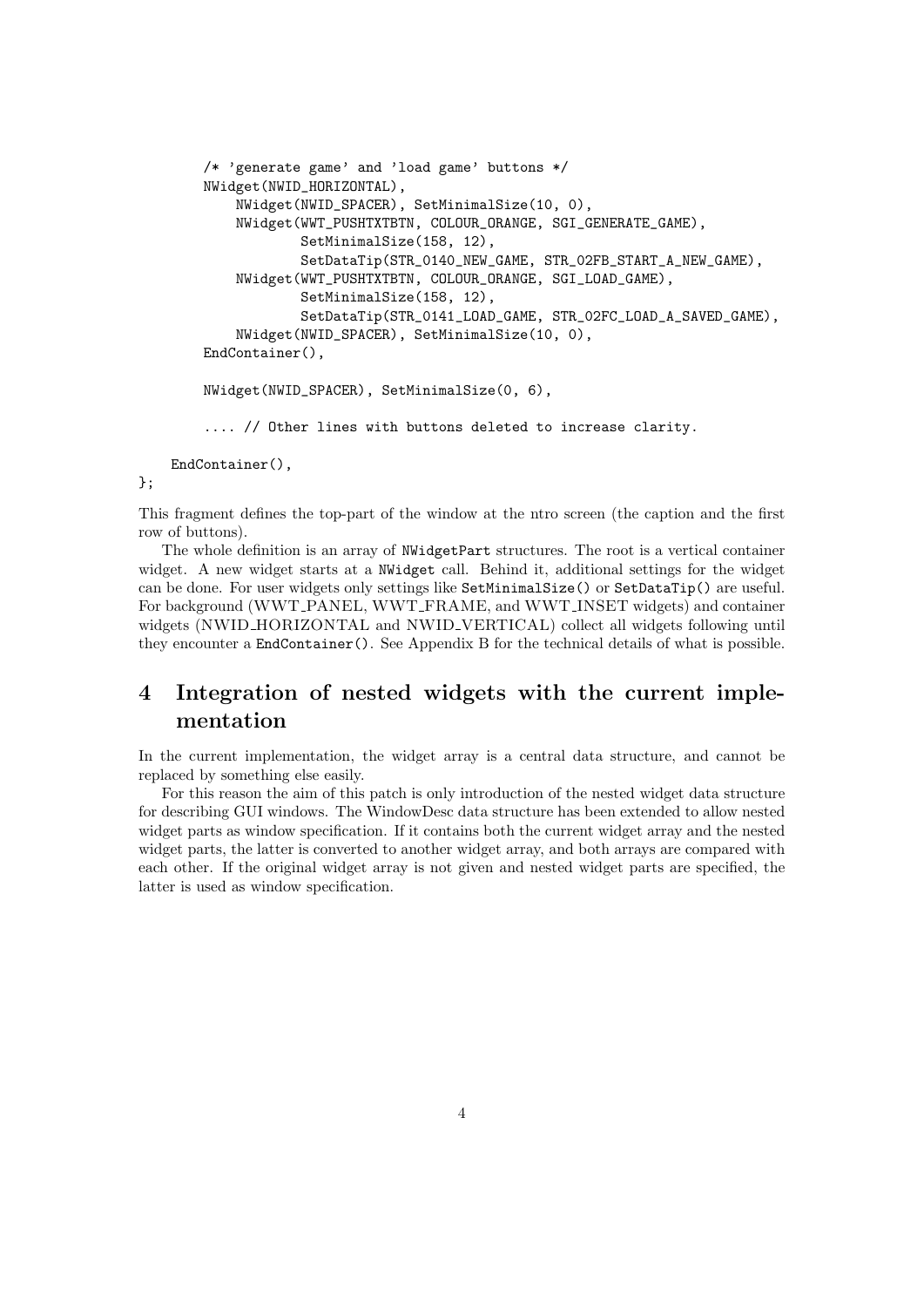| <b>NLeafWidget</b> | Mininal  |                | Resize |
|--------------------|----------|----------------|--------|
| type               | size     | Filling        | step   |
| WWT_PUSHBTN        | (0, 0)   | (false, false) | (0, 0) |
| WWT_IMGBTN         | (0, 0)   | (false, false) | (0, 0) |
| WWT_PUSHIMGBTN     | (0, 0)   | (false, false) | (0, 0) |
| WWT_IMGBTN_2       | (0, 0)   | (false, false) | (0, 0) |
| WWT TEXTBTN        | (0, 0)   | (false, false) | (0, 0) |
| WWT_PUSHTXTBTN     | (0, 0)   | (false, false) | (0, 0) |
| WWT TEXTBTN 2      | (0, 0)   | (false, false) | (0, 0) |
| <b>WWT_LABEL</b>   | (0, 0)   | (false, false) | (0, 0) |
| WWT_TEXT           | (0, 0)   | (false, false) | (0, 0) |
| WWT_MATRIX         | (0, 0)   | (false, false) | (0, 0) |
| WWT_EDITBOX        | (0, 0)   | (false, false) | (0, 0) |
| WWT_SCROLLBAR      | (12, 0)  | (false, true)  | (0, 1) |
| WWT_SCROLL2BAR     | (12, 0)  | (false, true)  | (0, 1) |
| WWT_HSCROLLBAR     | (0, 12)  | (true, false)  | (1, 0) |
| WWT_CAPTION        | (0, 14)  | (true, false)  | (1, 0) |
| WWT_STICKYBOX      | (12, 14) | (false, false) | (0, 0) |
| WWT_RESIZEBOX      | (12, 12) | (false, false) | (0, 0) |
| WWT_CLOSEBOX       | (11, 14) | (false, false) | (0, 0) |
| WWT_DROPDOWN       | (0, 12)  | (false, false) | (0, 0) |
| WWT_DROPDOWNIN     | (0, 12)  | (false, false) | (0, 0) |

Figure 4: Default sizing settings for each type of NLeafWidget object.

# A Technical details of making nested widget trees

### A.1 User widgets

User widgets are created with the NLeafWidget class, as in

```
NWidgetLeaf *nwid = new NWidgetLeaf(type, colour, index, data, tip);
nwid->SetMinimalSize(minx, miny); // optional
nwid->SetFill(fillx, filly); // optional
nwid->SetResize(stepx, stepy); // optional
```
The widget is created by instantiating the NLeafWidget class. The type parameter defines what widget to create. Depending on the type, there are default values for the sizing settings listed in Figure 4. The data and tooltip defaults are 0x0 and STR NULL respectively. The colour parameter defines the colour of the widget, and index sets at what position the widget should be placed in the widget array. The data and tip parameters define the values for the Widget::data and the Widget::tooltips fields.

If the default sizing settings are not correct, they can be modified by calling SetMinimalSize() for chaning the minimal size of the widget, SetFill() for changing how the widget is extended during filling, and SetResize() for modifying the resize step of the widget.

#### A.2 Container widgets

The container widgets are the structural nested widgets. They do not have size and resize properties of their own, but instead derive them from their child widgets. The simplest container widget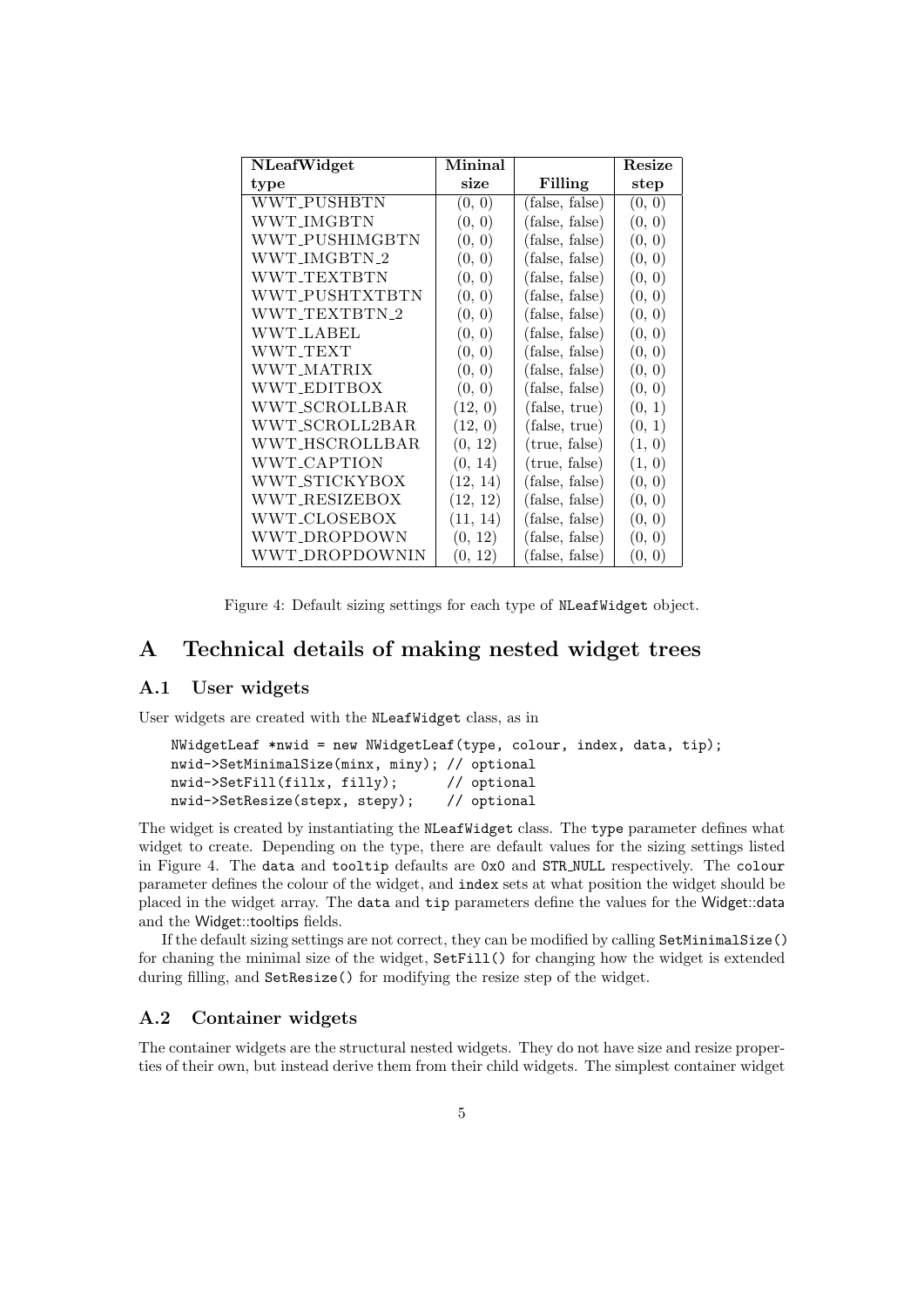is the vertical container widget. It puts its child widgets underneath each other. Instantiating a vertical container widget is done like

```
nwid = new NWidgetVertical();
// Add child widgets by calls like
nwid->Add(child_widget);
```
The container widget is never stored in the widget array, and thus has no parameters or methods for them. After creation, adding a child widget to the container is done with the Add() method. The first added child widget is put at the top, each next added child widget is put below the previously added one.

The size and resize properties of the container are derived from its child widgets in the following way:

- Its horizontal size is the biggest horizontal size of one of its child widgets. Smaller child widgets that allow horizontal fill are expanded in horizontal direction. Smaller child widgets that cannot be horizontally filled are centered.
- Its vertical size is the sum of the vertical sizes of all its child widgets.
- It can fill in horizontal direction if all child widgets can do horizontal fill.
- It can fill in vertical direction if at least one child widget can do vertical fill.
- The horizontal resize step is non-zero only if the horizontal resize step of all its child widgets are non-zero. Its step size if the smallest common multiple of all its child widget horizontal resize steps.
- The vertical resize step is 0 if none of its child widgets can resize verrtically. Otherwise, it is the resize step of the first vertically resizable child widget. All other child widgets are assumed not to be vertically resizable.<sup>4</sup>

The horizontal container (NWidgetHorizontal class) acts just like the vertical container, except that vertical and horizontal are swapped. Which way 'top' goes depends on the language used. With languages that write from left to right, the horizontal container  $^5$  starts at the left and extends to the right. With languages that write from right to left, the 'top' goes to the right and the widget put each child at the left of the previous child.

#### A.3 Background widgets

The WWT PANEL, WWT INSET, and WWT FRAME widgets can be used like a normal user widget, or as a widget that functions as a background of another (container) child widget. In the first case, instantiation is something like

<sup>&</sup>lt;sup>4</sup>What you would want here is that it takes the smallest non-zero child vertical resize step, and also distribute resizing evenly over all vertically resizable child widgets. The nested widget tree can easily be extended to handle that. However it is not supported by the resize flags in the widget array, thus there is currently no point in doing this.

 $5$ The direction of stacking is not a fixed property of the horizontal container widget, but is instead a parameter of the method that assigns sizes and positions. This allows switching between both types of languages without difficulties.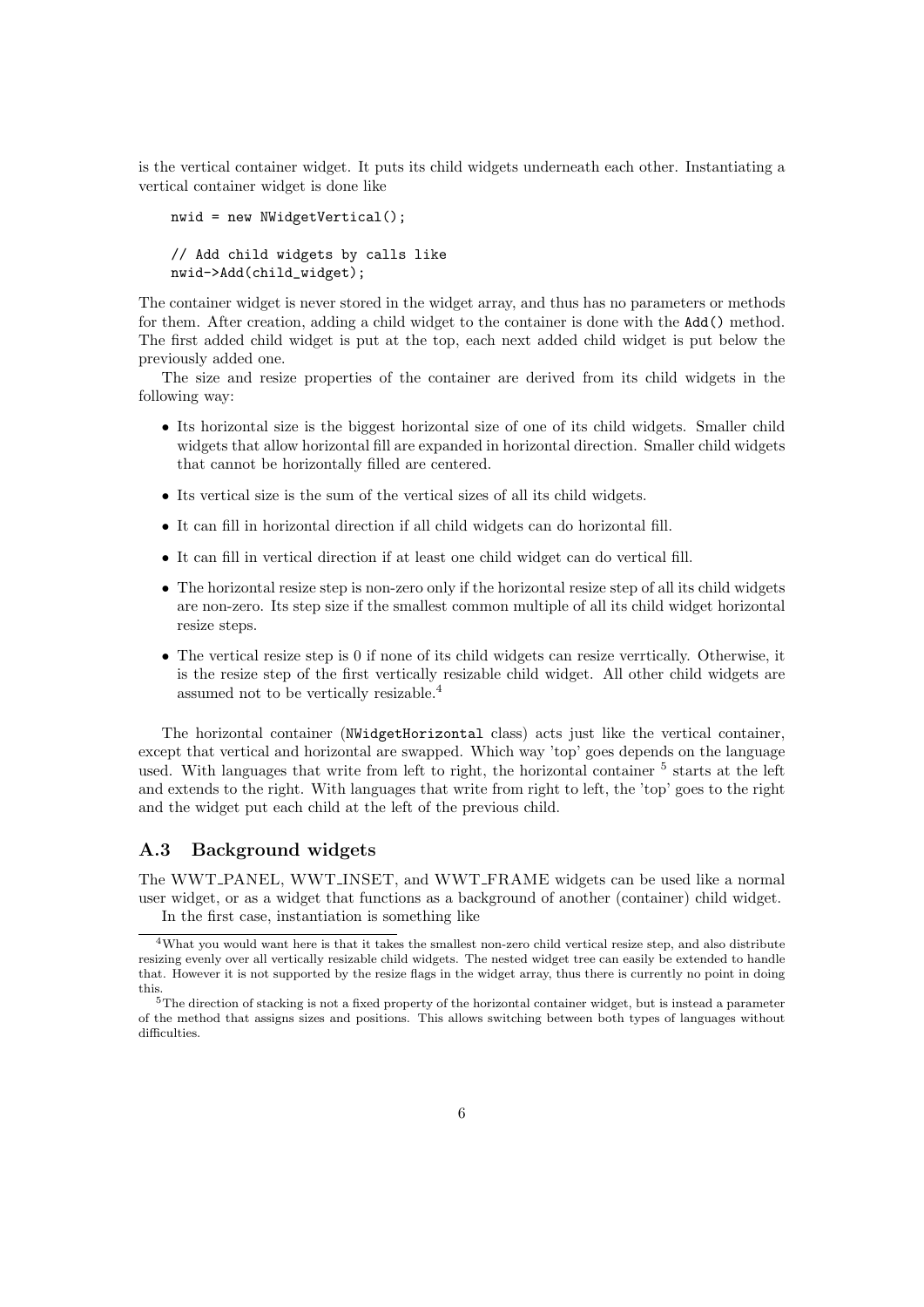```
NWidgetBackground *nwid = new NWidgetBackground(type, colour, index, NULL);
nwid->SetMinimalSize(minx, miny);
nwid->SetFill(fillx, filly); // optional
nwid->SetResize(stepx, stepy); // optional
```
The type parameter must be one of WWT PANEL, WWT INSET, or WWT FRAME. The colour defines the colour of the background widget, and the index sets the index of the widget in the widget array. The default minimal size is  $(0, 0)$ , the widget allows filling in both directions, but no resizing. Usually, you should set its minimal size to a non-zero size by using the SetMinimalSize() method. If the default filling and resizing are not wanted, these can be changed with the SetFill() and SetResize() methods.

For the second case (use as a background widget), the instantiation sequence is something like

```
NWidgetContainer *ncont = new NWidgetVertical(); // Construct a container widget
// Fill the container
NWidgetBackground *nwid = new new NWidgetBackground(type, colour, index, ncont);
```
or more like a container widget:

```
NWidgetBackground *nwid = new new NWidgetBackground(type, colour, index, NULL);
// Make a child widget
nwid->Add(child_widget);
```
The fourth parameter of the background widget can be used to specify the child container widget to use. That container widget may be filled before hand, or afterwards. The Add() method of the background widget is simply forwarding the new widgets to its child container widget. If you don't specify a container, a vertical container is created automatically with the first call to  $Add()$ .

#### A.4 Space widget

The space widget is a user widget that only takes room, it is never rendered onto the window. Its purpose is to allow gaps between user widgets (thus creating groups of widgets), so the user has a better overview of the window interface structure. Instantiation is done like

```
NWidgetSpacer *nwid = new NWidgetSpacer(sizex, sizey);
nwid->SetMinimalSize(minx, miny); // optional
nwid->SetFill(fillx, filly); // optional<br>nwid->SetResize(stepx, stepy); // optional
nwid->SetResize(stepx, stepy);
```
In the instantiation statement, the minimal size of the space is defined. Normally, either sizex or sizey is 0. In that way, the space widget only influences one direction which makes understanding the widget structure easier. By default, the space widget does not change size. This can be modified with the same methods as used with the user widgets.

#### A.5 Initializing a nested widget tree

After constructing the nested widget tree, it needs to be initialized. This is done by two method calls: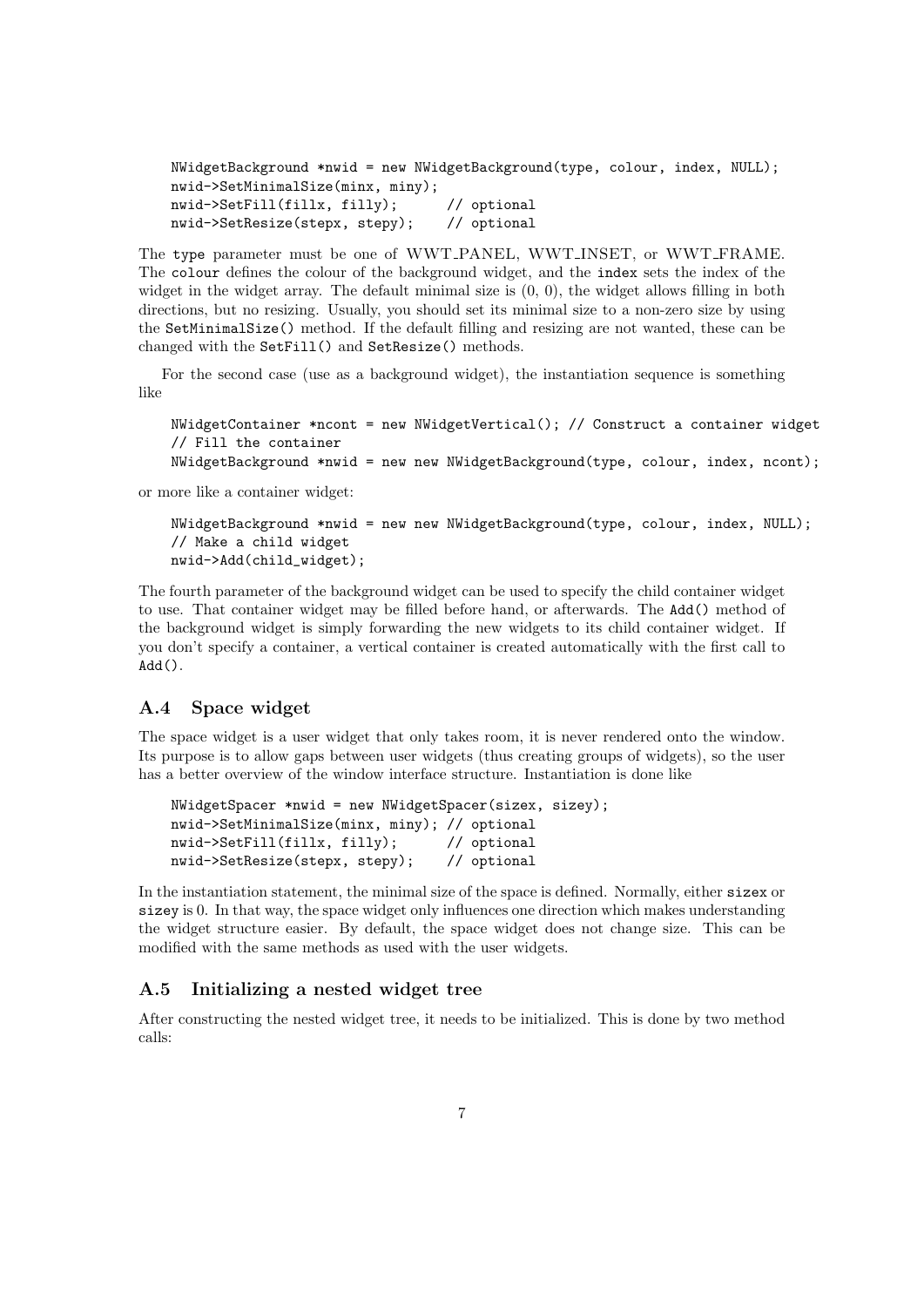```
bool rtl = false; // We are not using a right-to-left language.
// Construct the entire nested widget tree.
// Assuming 'nwid_root' is the root widget of the window.
int biggest_index = nwid_root->ComputeMinimalSize();
nwid_root->AssignPosition(0, 0,
                             nwid_root->min_x, nwid_root->min_y,
                             (nwid\_root \rightarrow \text{resize}_x > 0), (nwid\_root \rightarrow \text{resize}_y > 0),
                             rtl);
```
The first call (ComputeMinimalSize()) performs a bottom-up traversal of the widget tree, and pulls minimal size, fill, and resize information from the user widgets up to the root of the tree. After the call, the  $(\min x, \min y)$  pair contains the minimal size of the window, and the (resize x, resize\_y) pair contains the horizontal and vertical resize step sizes. The AssignPosition() call pushes the collected information down again, and makes all data consistent with each other. The fifth rtl boolean parameter defines whether a right-to-left language is used. Unfortunately, OpenTTD cannot handle the value true for the rtl parameter at this time.

The details to generate a widget array from an initialized nested widget tree is a single StoreWidget() method call. Details on how to do it can be found in the InitializeNWidgets() function.

### B Technical details of using nested widget parts

The nested widget parts build on the nested widgets discussed in Appendix A.

The nested widget parts are slightly less expressive than making a nested widget tree manually. The reason for this is to make using them easier (for example, the background widgets always use a vertical container for their child widgets). In general, this should not give any problems.

#### B.1 Leaf widget parts

A leaf widget is written in neted widget parts in the following way:

```
NWidget(type, colour, index),
SetMinimalSize(minx, miny),
SetFill(fillx, filly),
SetResize(stepx, stepy),
SetDataTip(data, tip),
```
The meaning of the parameters is the same as with the nested widgets. The order of the settings of the second line and further is not relevant, but for consistency, the above order is recommended.

If the default values of a NLeafWidget are good, you can omit explicitly setting the value.

### B.2 Container widget parts

Creating a container with all its child widgets is done with a declaration like

```
NWidget(NWID_HORIZONTAL), // Use NWID_VERTICAL for vertical containers
    ... // Put child widgets here
EndContainer(),
```